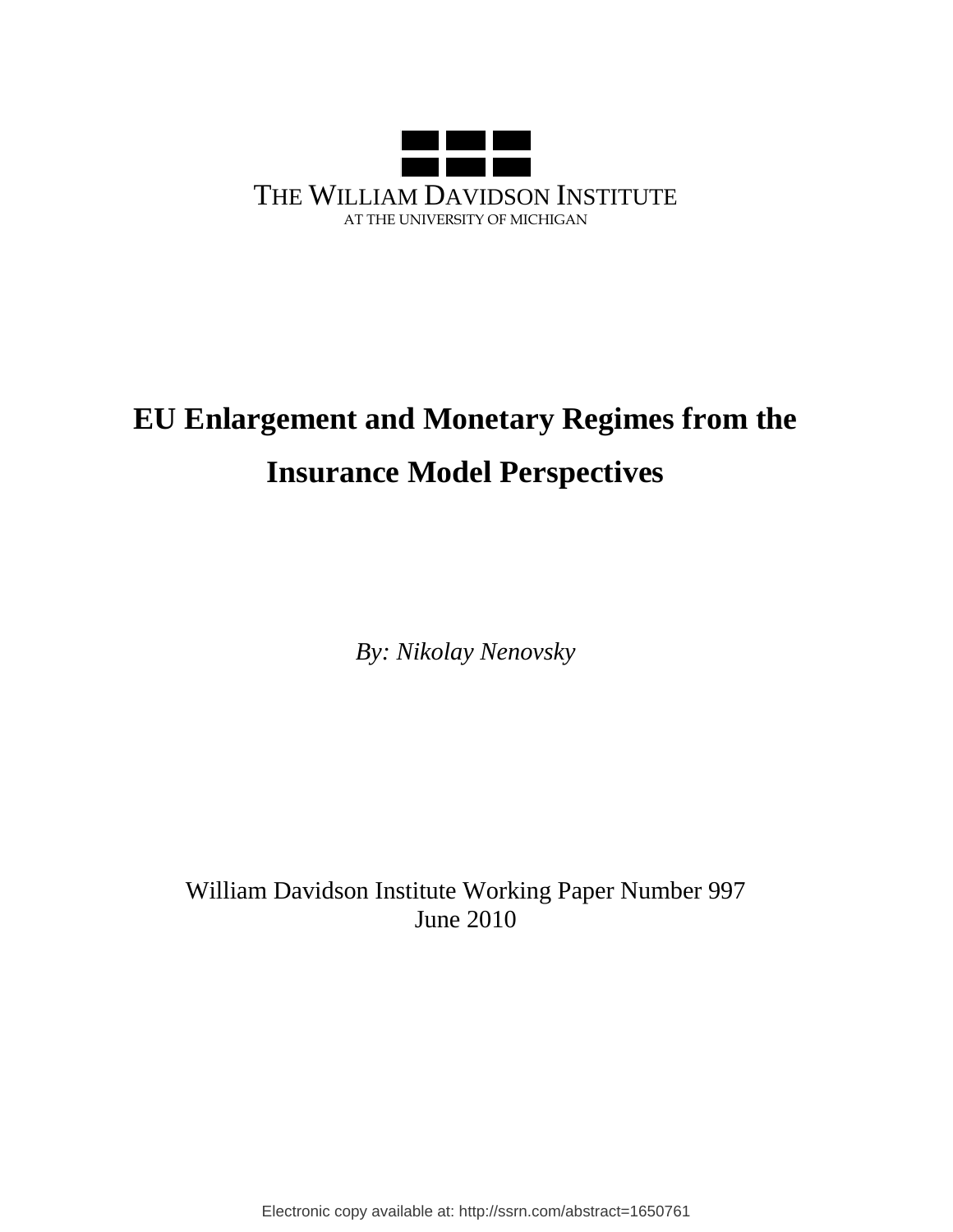Nikolay Nenovsky♣

## **EU Enlargement and Monetary Regimes from the Insurance Model Perspectives**

**Summary**: Some ten years ago, Michael Dooley (Dooley, 1997; Dooley, 2000) put forward an insurance model of currency crises, which after some modifications gives a good theoretical basis for explanation of the overall dynamics of the post communist transformation and diversity across countries and periods. The article analyses, within the framework of *the insurance model*, the role of monetary regimes (currency anchor) and EU enlargement (political and geostrategic anchor) and their relationships. The insurance game model not only contains an explanatory power, but it also has the potential to suggest a range of measures that could be useful in overcoming the "bad" dynamics, which we are witnessing today not only in the new member-states, but also EU-wide.

**JEL code**s: F33, F36, P20, P30

**Key words**: post communist transformation, monetary regimes, insurance model of currency crisis

June 2010

 $\overline{a}$ 

<sup>\*</sup> E-mails: nenovsky@gmail.com; Nikolay.Nenovsky@univ-orleans.fr;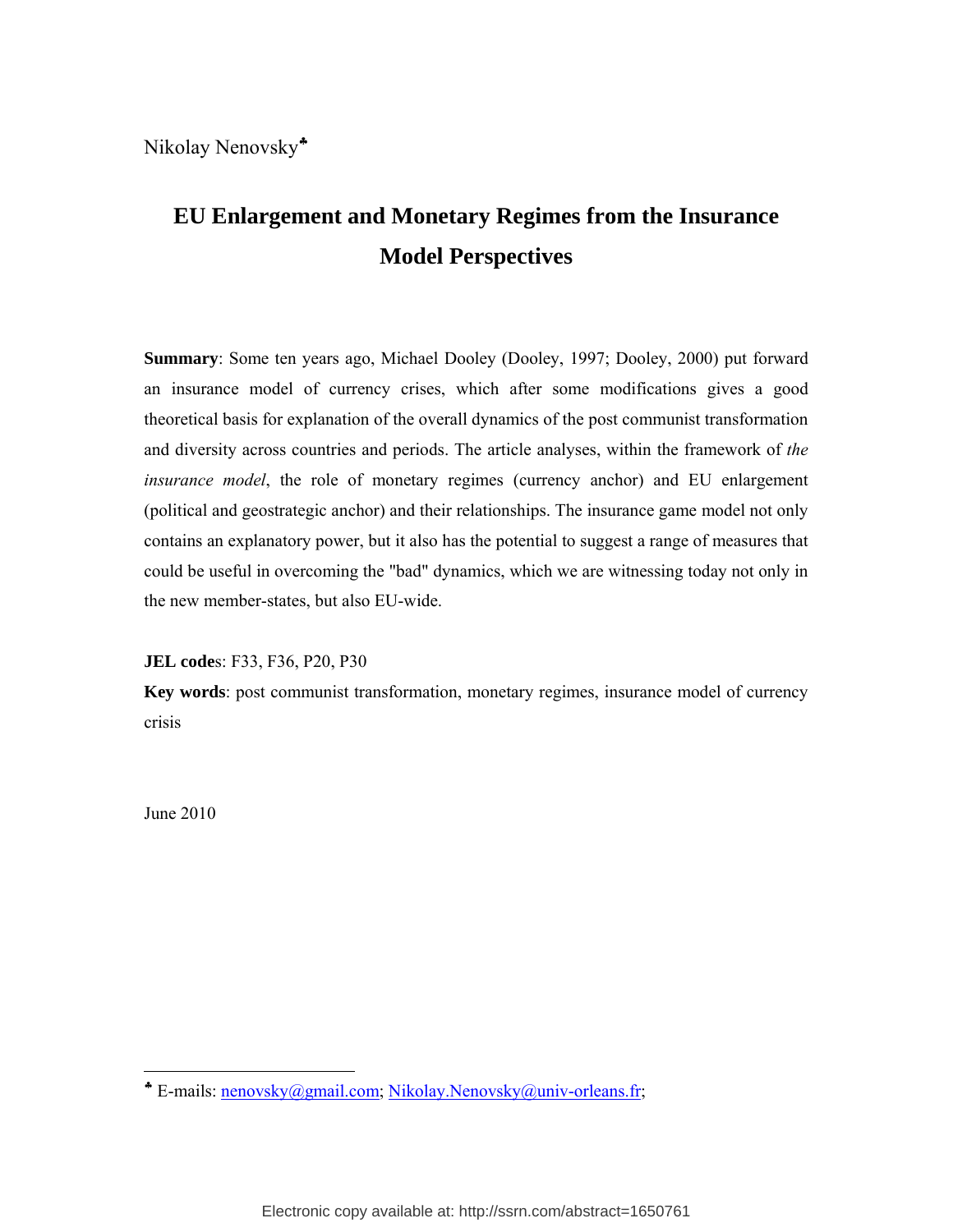### **EU Enlargement and Monetary Regimes from the Insurance Model Perspectives**

#### **I. Introduction**

l

No in-depth observations are required to see that the economic, political and in general social behaviour of individuals, groups, elites, and key players in the post-communist countries has changed after these countries joined EU. Indeed, these changes manifest themselves to a different extent and take various forms. Following the EU accession, certain trends, such as the lack of motivation and discipline, non-cooperation and nationalism, are clearly observable. At the concrete economic level, this is also evident with fiscal discipline being largely undermined and public finances registering fast deficit trends, currency anchors losing their credibility and discipline effects and private sector debt growing rapidly. The ensuing trend was of an economic system based on accumulating debt rather than on fiscal and monetary discipline<sup>1</sup>.

In this situation, the logical question arises: How could we account for this change in the new countries? In fact, this question arises not only when observing the period of membership, but also when we look at the entire period of transformation – the 20 years of cyclic and uneven developments of alternating discipline with voluntarism, cooperation with opportunism<sup>2</sup>. This same problem also comes up when we try to find an explanation for the differences in the evolution and the diversity of trajectories across countries, periods, and geographic areas (the so-called "variety of transformation")<sup>3</sup>.

The theoretical answers to these issues can be various but many common elements and theoretical bridges often link them. In my view, the *insurance model of currency crises* proposed more than ten years ago by Michael Dooley (Dooley, 1997; Dooley, 2000) and

<sup>&</sup>lt;sup>1</sup>Actually, what is now happening in Greece and in the euro area in general has similar explanations with those given in this article.<br> $^{2}$  See Jalpazov and 1

See Ialnazov and Nenovsky (2011), about the interpretation of transition from the perspective of cooperation and game theory. On social anchors and the euro-integration process, see also Ialnazov (2003).

<sup>&</sup>lt;sup>3</sup> Without exhaustiveness, we could mention Abdelal (2001), Aslund (2002), Colombatto (2002), Beck and Laeven (2005), Csaba (2007), Pejovich (2003), Sandholtz and Taagepera (2005), Winiecki (2004), etc.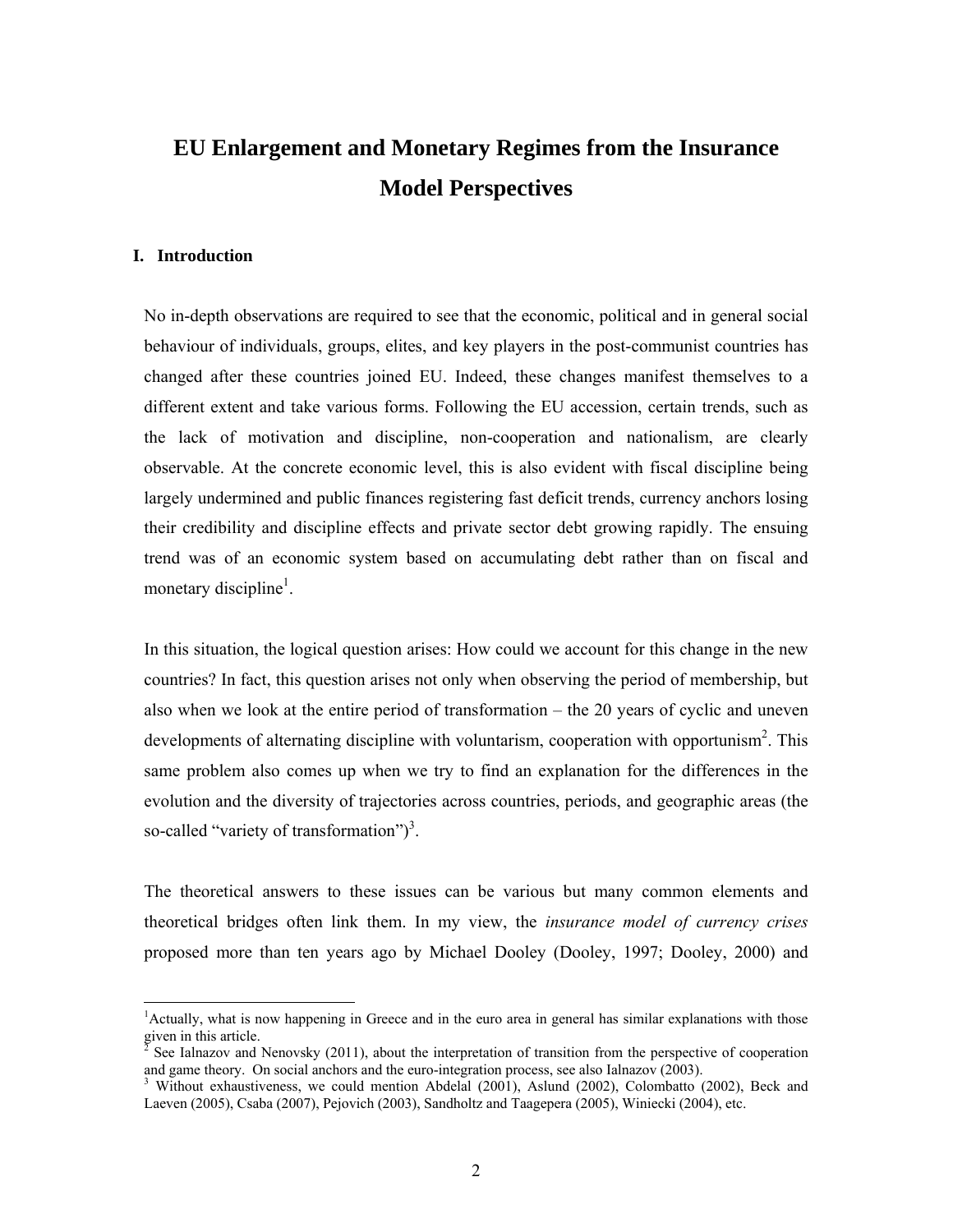empirically applied to the East Asian and Latin American countries (Chinn et al., 1999), after being expanded and given a new theoretical interpretation, provides good possibilities for analysing the post communist evolution. This model, when examined within a broader context (not in its narrow meaning as the currency crises interpretation), as in this particular case the overall dynamics of the economic system, holds an extraordinary potential for development by including a number of elements from other models and theories. Expanded and enriched, while also given a new direction, the insurance game model acquires both an explanatory power and the potential to apply a set of measures that could be useful for dealing with the socalled "bad" dynamics witnessed not only in the new EU member-states, but at the EU level as well. The insurance model offers a number of concrete ideas about the level of collateral (foreign reserves), about the relationship between monetary regime (currency anchor) and euro membership (political anchor), and many others.

The article's main objectives, and the novelties relative to previous studies, are to propose the building blocks of a theoretical model that could explain the dynamics of post-communist countries. The aim is to substantiate the logical succession of cause-and-effect relations and their possible interpretations. After a brief outline of Dooley's insurance model, we offer our argumentation of the directions in which the model could be expanded and how it could be adapted for the purpose of the interpretation of the post-communist countries. The article suggests two types of formalizations and illustrations of the model: the first by means of a simple linear model and the second, using a graphical representation and introducing some new concepts such as "insurance possibility frontier", "market for insurable funds", etc. Finally, we offer a discussion on the theoretical and empirical potentials and limitations of the proposed model.

#### **II. Dooley's insurance model and its extensions for post communist period**

Within the context of discussing currency crises, Michael Dooley put forward a model, a variant of the first generation model of currency crises, expanded to include the issues of moral hazard, the role of banking sector and in general, expanding and redefining assets and liabilities of economic players (Dooley, 1997; 2000).

The main idea of the model is the assumption that there is a logical cause-and-effect chain, which leads to a crisis. The major reason for a crisis is the following. The government is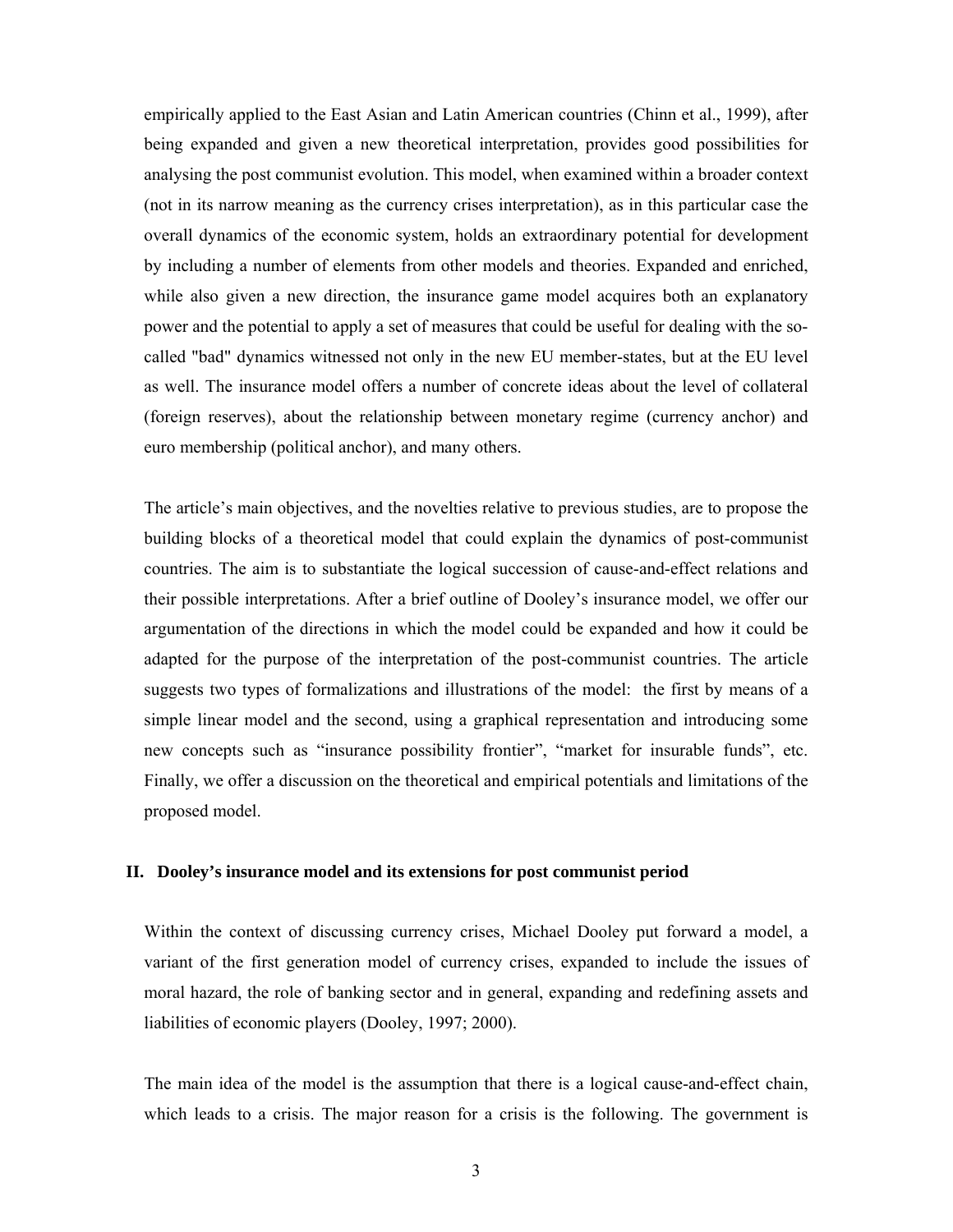under a borrowing constraint, i.e. it cannot borrow currently against future revenue. In this situation, its net external assets operate as a tool to achieve two objectives. The first objective is to serve as collateral securing the government itself, its liabilities, external debt mainly. The second objective consists to act as a collateral for the private bank sector liabilities (to nonresidents), as it is assumed that the government will fulfil its lender-of-last-resort function. The government becomes a credible insurer and self-insurer. These net government assets (and in Dooley's model these assets are approximated with official foreign reserves), when positive, are considered a free insurance against a bank crisis and serve as a powerful incentive for non-resident investors to use this free insurance. After initial constraint loosening, following some form of initial shock expressed in international interest rates decline, different forms of debt cancelation, accorded credit lines, etc., the return on deposits becomes attractive to non-residents, thereby rising capital inflows. The free insurance intensifies the banks fight for deposits; the banks offer increasingly higher interest rates on these deposits. The capital inflows lead to growing liabilities in the private sector. Once they equalize with the government's net external assets the dynamics reverses, an attack on the insurance fund starts and a crisis begins. The interest rate spread melts and non-residents start withdrawing their deposits. Banks, in turn, are forced to sell assets and collect the deposit insurance from the government. Generally, Dooley believes that there are three preconditions for such a crisis, namely: (i) the external assets of the government should have a net positive figure; (ii) government's commitment should be credible, i.e. the government should be ready to spend these assets to pay its debt and save the banking system, and (iii) private investors should have a free access, i.e. there is no capital control.

Moreover, Dooley's model can be expanded with new elements, related for instance to the role of foreign reserves (collateral) uncertainty, which the government is ready and able to mobilize – i.e. uncertainty seen as a trigger of crisis (Aizenmann and Marion, 1999). Alternatively, by including asymmetry of information (adverse selection) of bank assets (Furman and Stiglitz, 1998), which intensifies with the increase of deposits, the collateral secures increasingly risky liabilities<sup>4</sup>. Subsequently, Dooley's model was applied to Latin America and Asia and gives relatively good explanations of the crises in these regions (Chinn et al., 1999).

<sup>&</sup>lt;sup>4</sup> On these models, as well as on a discussion of the currency crises types see also the presentation by Artus (2000) and Allegret (2005).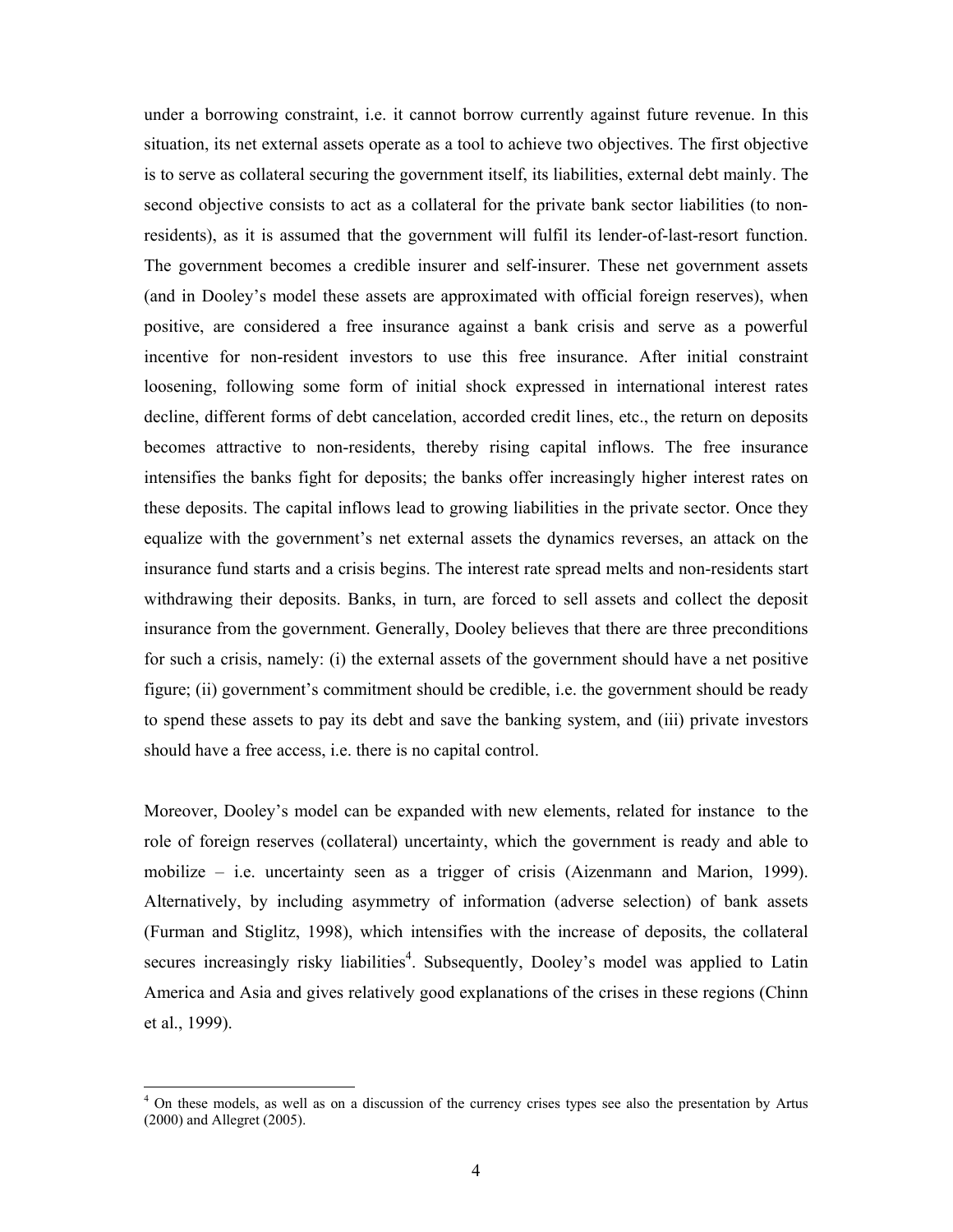This in general outlines the theoretical miniature model, which, in my view, could be used as the basis for understanding the developments over the last 20 years in the former socialist countries. What are the directions, in which the model could expand?

First, the model could be interpreted in a much broader sense as a complex linkage between anchor, its credibility and the dynamics of the collateral, linkage that shapes the differences across countries. Second, the model could be expanded to include two anchors (in this case monetary regime and EU membership) while also describing the relationship between them and arriving at a relation of the mutually enhancing *or* eliminating effect of the two anchors. Within a concrete context this could be expressed as the inclusion of three new functional dependences, in particular (*i*) the insurance premium as a function of the collateral's dynamics (which is implied though not formalized with Dooley) of (*ii)* foreign reserves as a function of the credibility of the anchor (anchors), and finally  $-$  (*iii*) the relationship between these anchors. Third, the model can include a number of dependences stemming from the relationship between external transfers (in this particular case – EU pre-accession and EU structural funds), moral hazard, deformation of information and incentives, redistribution processes etc.

The insurance game has its specific features during the *three stages of transition* that could be differentiated and interpreted in the following way: the stage one (*T*1) is from the onset of transition until the second half of 1990s when a decision was taken for EU enlargement to include the new countries and the accession processes commenced; the second stage (*T*2) is until the actual EU accession (the beginning of the first decade of 21 c.); and stage three (*T*3) concerns the post EU accession (countries became full members). In a sense, a fourth stage could also be differentiated, i.e. after the adoption of the euro<sup>5</sup>, but we think the character of this stage does not allow placing it at the same level as the other three.

In the *first period Т1* – from the collapse of the socialist system until the start of negotiations – the sequence of events and relations is the following. After the Soviet bloc's disintegration, the choice of a geostrategic orientation and national identity became a most pressing issue (for details see Abdelal, 2001), a choice which is key to interpreting the chain of events and the diversity of trajectories across countries and groups of countries. This choice is manifested in

<sup>&</sup>lt;sup>5</sup> Currently only Slovakia and Slovenia are euro area members.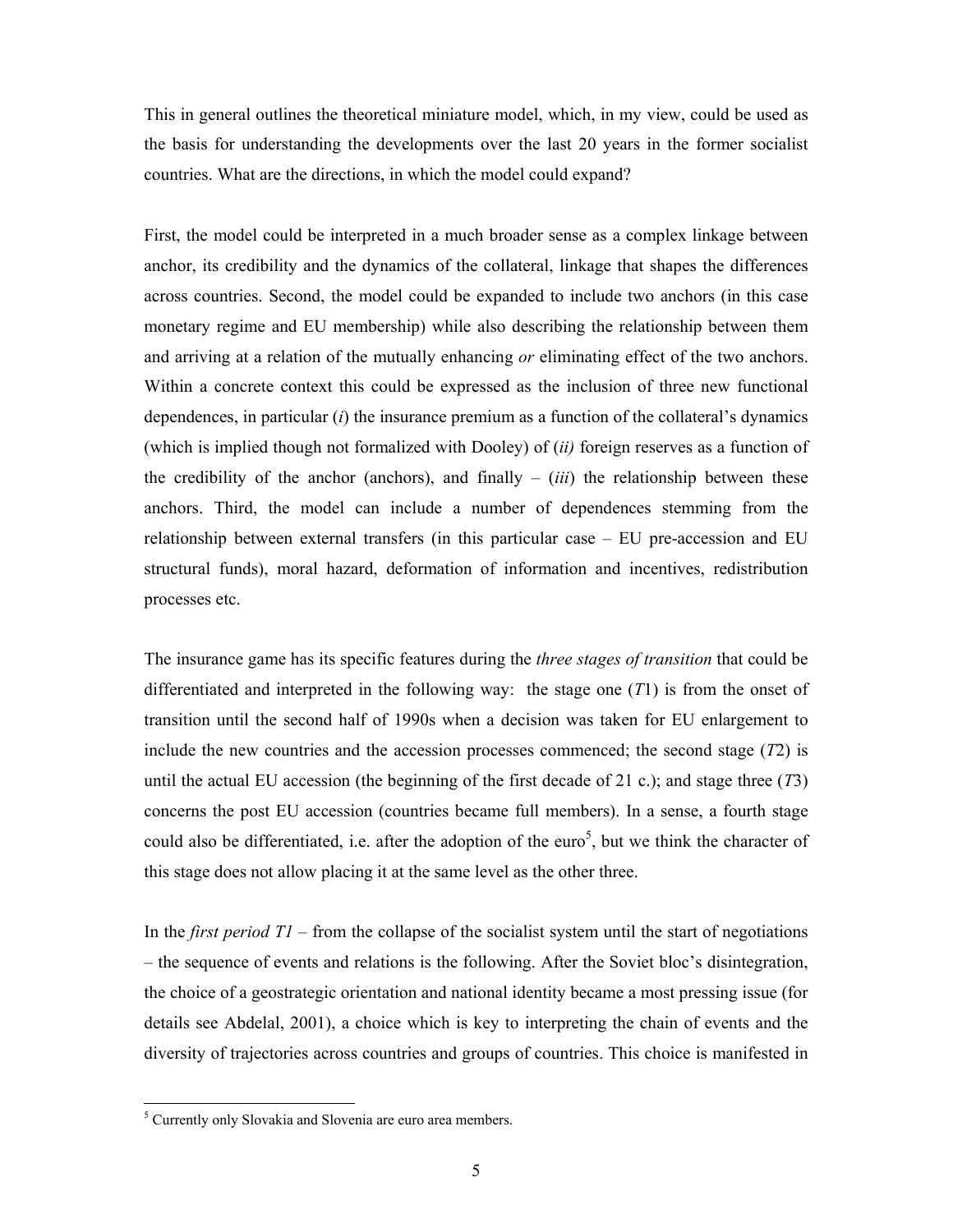two basic anchors, namely economic and political. In our view, money and monetary regimes fulfill the main functions of an economic anchor, while the political regime and the EU membership or non-membership fulfils the basic functions of a political anchor.

Without going into details, we will note that the anchor's main function is to coordinate the expectations, interests, and behaviour of the key social players<sup>6</sup>. The anchor plays two basic roles, i.e. discipline effect and credibility effect. In turn, the two effects are sometimes mutually enforcing, other times they are mutually eliminating.

Thus, the historical review of the last 20 years shows that the countries within the socialist bloc were characterised by different trends and groupings<sup>7</sup>. We could illustrate this with the Baltic countries whose main goal was to part quickly with the Soviet influence and integrate into the modern Western community. This strategic choice needed a signal that would fix the radical abandoning of the rouble zone through the choice of currency board arrangements. Currency board is a legally fixed exchange rate to a strong western currency, monetary base coverage, and elimination of the discretionary monetary policy as "hands-tying mechanisms." Later on, these countries carried out rapid economic and political liberalization as a total negation of the planned system followed by speedy EU integration. Relatively similar, although slower, developments took place in the other Central European countries – Poland, Hungary, the Czech Republic, and Slovakia, while the other countries from South Europe – to mention Bulgaria and Romania – took a different type of trajectory with more variability and hesitations of their monetary regimes and geo-political choices. We are not going to discuss other countries that are currently non-EU member-states; still we could point as an example Ukraine, Serbia, Moldova, and partly Belarus, where the variability of the national choice is high, which precludes the emergence of a stable monetary and political anchor.

Overall, at point *Т*1, the economic or monetary anchor was the leading and the only one actually existing, and it was still unclear whether EU would enlarge. It served as a manifestation of the national choice and its task was to indicate a departure from the Soviet bloc and integration into the bloc of modern and advanced market economies (just as the

<sup>&</sup>lt;sup>6</sup> The integrating social role of money was noted quite some time ago (see Simmel, 1990 [1900, 1907]), as well as the fact that it is an important part of the national identity (Helleiner, 1998, 2003). As regards the discipline effect, the credibility effect and the confidence effect, and their links, see Raybaut and Torre (2005) who analyse them in relation to the currency boards in Europe. On the role of the broad institutional context, in which a monetary regime fits, see Ball (1999), Nenovsky (2006).

 $<sup>7</sup>$  On the evolution of monetary regimes in post communists countries, see Nenovsky (2006, 2009).</sup>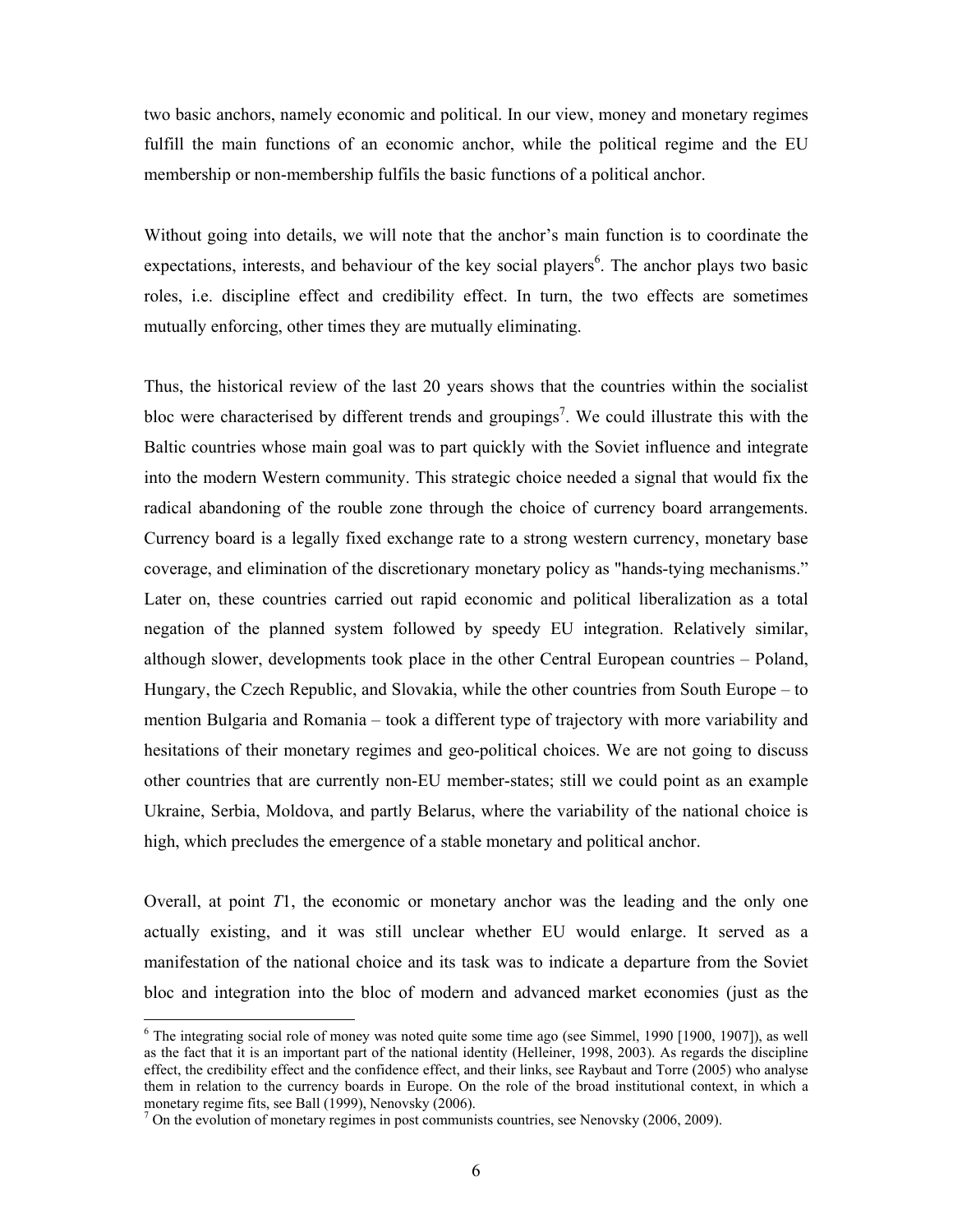adoption of the gold standard in late 19 c. was considered a strategic, national and civilisationary choice in some peripheral countries – such as Russia, Japan, the Balkans, etc.). The choice of a fixed exchange rate as a form of a monetary regime was dictated by the desire for credibility, which did not exist at all in the old communist system, even more so that there was no such thing as communist central bank independence. In order for these fixed exchange rate regimes to start functioning, cancellation of foreign debts and accumulation of minimum foreign reserves were needed<sup>8</sup>. This was achieved in various ways – foreign loans were extended; a number of blocked foreign reserves with western countries were recovered; debts were cancelled, etc. This ultimately led to the emergence of a minimum level of credibility and a positive value of net external assets, i.e. of collateral. It was exactly at this time that the insurance game started, whose logic we explained above. The quick liberalization and increased economic flexibility (e.g., one extreme case is Estonia) made it possible to limit and countervail the adverse effects of the insurance process<sup>9</sup>.

At *T<sub>2</sub> period* a new anchor emerged, i.e. the decision for enlargement and the start of the negotiation process for membership. It is important to note that at that time no commitments were taken by EU, both in general political terms and in terms of an aid plan for crises, lender-of-last-resort, etc., that could widen the collateral and boost up the insurance game. The lack of a guarantee made it possible for the two anchors (monetary and political) to move in the same direction and in a way to enhance each other. The efforts of the key players, and the public at large, were aimed at complying with the restrictions and preparing for membership. The new anchor introduced the fresh infusion of credibility needed to sustain the growing trend of the insurance game. In other words, the new fresh EU anchor compensated the diminishing marginal importance of the old (monetary) anchor. We can say that the credibility effect and the confidence effect are single acting. Credibility increase led to a strong capital inflow, i.e. to an increase in the banking sector liabilities, to which we could add the pre-accession funds that started to flow in. Some of the countries, especially those from Central Europe, gradually moved to exchange rates that are more flexible or to alternatives of inflation targeting. The Baltic countries retained their fixed exchange rates just

<sup>&</sup>lt;sup>8</sup> This bears a resemblance to the policy of mercantilism from past centuries, when international reserves were considered a symbol of autonomy, independence, power and in general part of the reputation of a country (or rather of a monarch).

<sup>&</sup>lt;sup>9</sup> The existence of flexibility of prices and labour market is the major element for the success of fixed and rigid monetary regimes, which has been known ever since the operation of the gold standard (Desquilbet and Nenovsky, 2005), while it could be theoretically deduced within the conventional theory on currency crises (Irwin, 2004).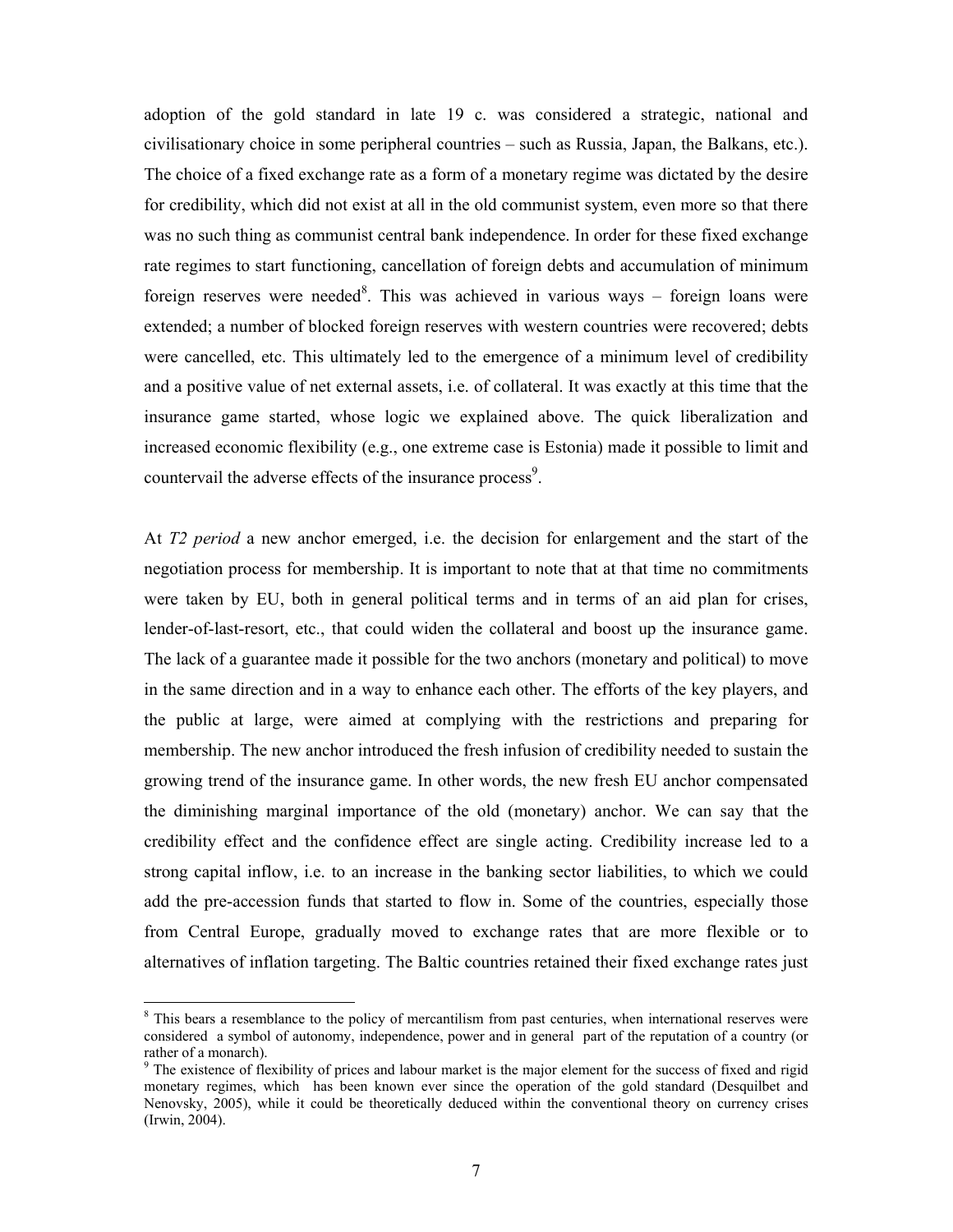as Bulgaria did by introducing a currency board in mid-1997, but tried to compensate with introducing more markets flexibilities.

In the last phase, *T3, after joining EU*, things changed. A range of guarantees emerged, mostly implicit, for intervention in times of crises. The processes of insecurity as regards the value of collateral heightened, and so did the processes of asymmetry of information and moral hazard in the banking system. Generally, the restriction was lifted and a shift to soft budget constraints was made while the credibility effect and the discipline effect started to work on each other adversely<sup>10</sup>. The new anchor began to undermine the credibility of the monetary anchor, notably the fixed exchange rate regimes. Reliance now was upon the new anchor and the old one was no longer appreciated, which caused shock to the collateral and its deterioration (the role of foreign reserves declines while the role of implicit aid increases). In a sense, we can speak of a process of driving out the explicit, visible and clear anchor (monetary regime) by the implicit, invisible and insecure (EU). The first anchor improves the discipline effect while the second worsens it. This holds the analogies with the Gresham's law of bad money driving out good money. The new structural funds amplify moral hazard, deform incentives and motivations, and fuel the fight for these funds' misappropriation. Noncooperative strategies come to prevail, which ultimately widens social differentiation $1<sup>1</sup>$ .

#### **III. Two formalized representations of the model**

l

The above interpretations and expanded versions of Dooley's model could be represented in different ways. Below we have given two such possible variants – the first one is functional

<sup>&</sup>lt;sup>10</sup> The danger of loosening budget restriction, increasing moral hazard and diminishing the credibility of monetary authorities within the context of monetary coordination and monetary union have long been an object of analysis, see Rogoff (1985) who demonstrates deterioration of the welfare in the participating countries. As Feldstein points out (1988) "Governments may not take the politically painful steps that they should because they believe that foreign actions will make such policies unnecessary or because they want to use their lack of action as part of a bargaining strategy to induce desire policies on the part of foreign governments", p. 11. The same author also mentions the existence of this "free rider" to EU and the euro area years later (Feldstein (2005)), while today the loosening of budget constraints and the underestimation of this process in EU is recognised, see Bini-Smagni (2010).

 $11$  In Ialnazov and Nenovsky (2011) the above three phases of post-communist transition are interpreted from the perspectives of the relative predominance of cooperative and non-cooperative strategies within the framework of two types of big social games – "the prisoner's dillema" (lack of a common goal) and "the stag hunter" (the existence of a common goal). Respectively, these two types of meta-games depend on the existence and the character of anchors. On the adverse impact of foreign aid see the analyses of Bauer (2000), Williamson (2010). In the light of the above we can suggest the hypothesis, extravagant at first glance, that the lower the utilisation of euro funds, the better this economy develops.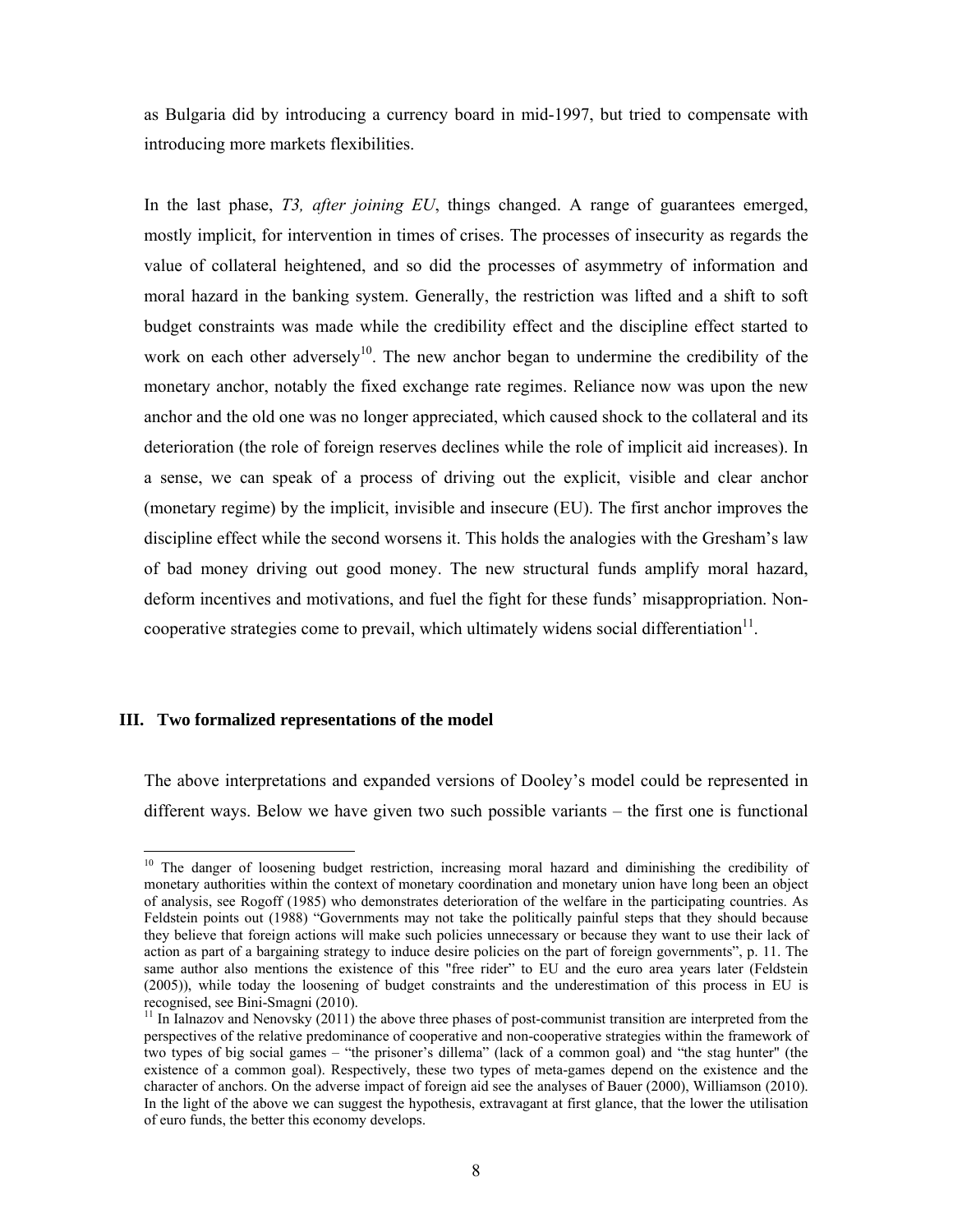and offers a system of linear equations illustrating the cause-and-effect relations, and the second is a graphic representation and introduces some new concepts adapted from other branches of the economic knowledge.

#### **Functional representation**

The model in a simplified form could be represented by using the following relations:

(3)  $F = \beta_0 + \beta_1 \lambda_1$  $(2) \alpha = \alpha_0 - \alpha_1 F$  $(1) d<sup>d</sup> = a<sub>0</sub> + a<sub>1</sub>(r - r^{*}) - a<sub>2</sub>\alpha$ 

Where equation (1) (the only one that we borrow from Dooley) shows demand for deposits by non-residents  $d^d$  as a function of real interest rates on deposits *r*, risk-free real interest rates abroad *r*\*, and additional return *α*, which non-residents would require in case of a lack of insurance. Demand for deposits grows with the increase of interest rates spread and declines with the increase of insurance premium. We introduce the equations (2) and (3) that capture the logic of our model extension. Equation (2) shows the negative link between this premium  $\alpha$  and the collateral, in this case approximated with net external assets of the government, or even closer with foreign reserves *F*. Finally, equation (3) indicates the supposedly positive connection between the collateral's dynamics, *F*, and the power of the anchor's credibility (in this case the monetary regime)  $\lambda_1$ .

We are examining three periods, of course with all conditionalities. The first period, *Т*1, covers the time before the start of negotiations for EU membership. The second period, *Т*2, after start of negotiations until accession, and the third period, *Т*3, is the period after the official entry. While the first period is characterised by the existence of one anchor, in this case  $\lambda_1$ , which reflects the monetary regime (either exchange rate target or inflation target), in the second and third period a second, already external, anchor emerges (EU membership), *λ*2. While in *T*1 this anchor plays a mobilizing, stimulating and disciplining role for the countries heading for membership, and overall both anchors – internal and external – move in a single direction and act in synchrony. Thus in *Т*2: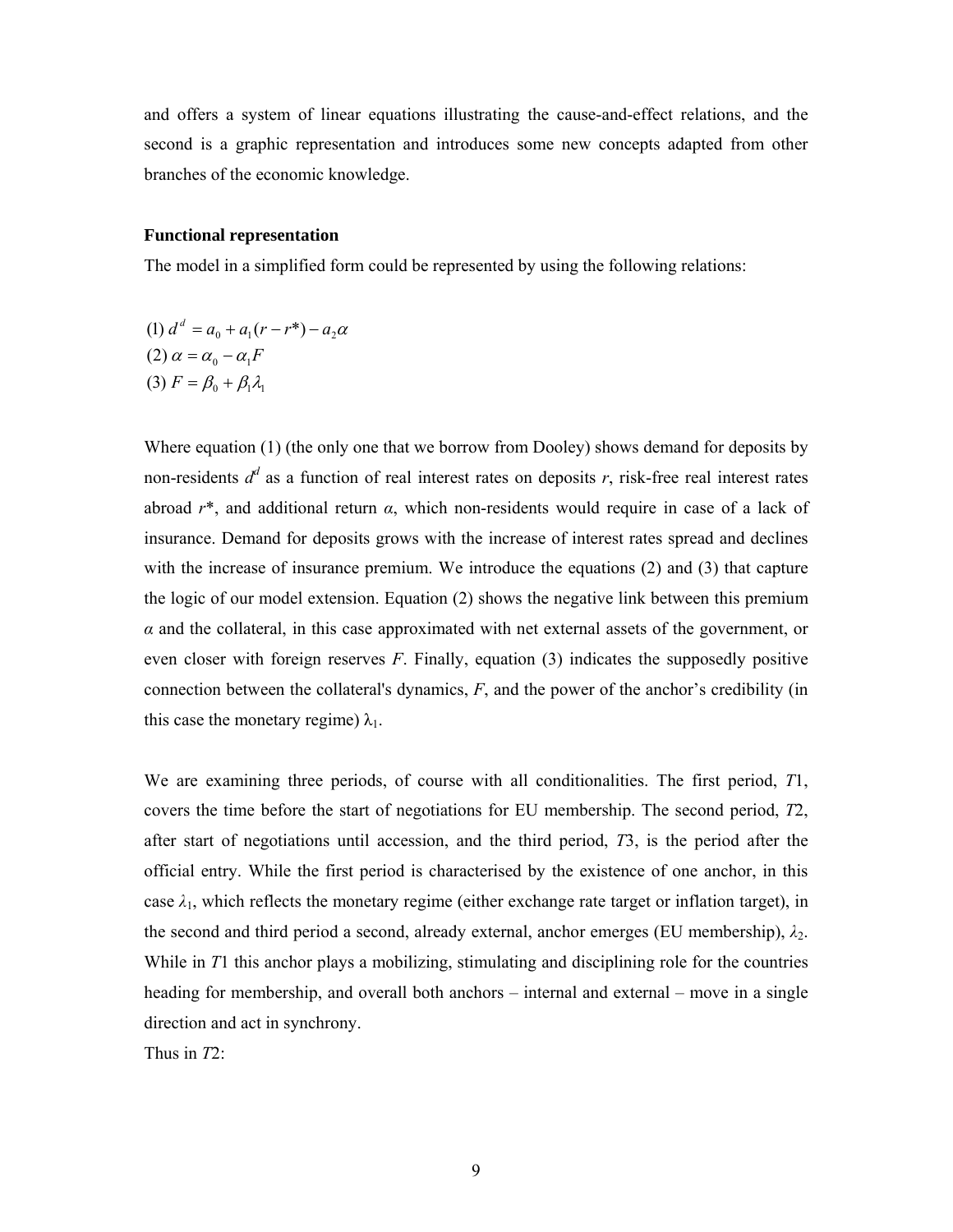(1) 
$$
d^d = a_0 + a_1(r - r^*) - a_2\alpha
$$
  
\n(2)  $\alpha = \alpha_0 - \alpha_1 F$   
\n(3)  $F = \beta_0 + \beta_1 \lambda_1$   
\n(4)  $\lambda_1 = \gamma_0 + \gamma_1 \lambda_2$ 

The equation (4) describes the amplifying effect of the second anchor on the first anchor (+*γ*1).

And in *Т*3:

l

(4)  $\lambda_1 = \gamma_0 - \gamma_1 \lambda_2$ (3)  $F = \beta_0 + \beta_1 \lambda_1 + \beta_2 \lambda_2$  $(2) \alpha = \alpha_0 - \alpha_1 F$  $(1) d<sup>d</sup> = a<sub>0</sub> + a<sub>1</sub>(r - r^{*}) - a<sub>2</sub>\alpha$ 

In this period *T*3 there is every logical and empirical evidence to assume that the second, external anchor – EU membership – brings detriment to and undermines the credibility of the monetary regime anchor (- $\gamma_1$ ). Besides, in equation (3), we add the second anchor  $\lambda_2$  in explaining foreign reserves dynamics. Of course, at first approximation, the functional correlations are taken as linear, which is clearly a simplification, because non-linear dependences could be surmised $^{12}$ .

In *T*1, after transformations, we arrive at the following dependence between insurance premium and anchor credibility:  $\alpha = \alpha_0 - \alpha_1 (\beta_0 + \beta_1 \lambda_1) = \alpha_0 - \alpha_1 \beta_0 - \alpha_1 \beta_1 \lambda_1$ .

From where it follows that  $\frac{d\alpha}{dt} = -\alpha_1 \beta_1 < 0$ 1  $\frac{\alpha}{\lambda} = -\alpha_1 \beta_1$ α *d*  $\frac{d\alpha}{dt} = -\alpha_1 \beta_1 < 0$ , and the elasticity of demand for deposits in

relation to the anchor is  $\frac{du}{dt} = a_2 \alpha_1 \beta_1 > 0$ 1  $\frac{a}{\lambda_1} = a_2 \alpha_1 \beta_1 >$ *d*  $\frac{dd^d}{dt^d} = a_2 \alpha_1 \beta_1 > 0$ .

In *Т*2 we obtain: 1 1 1  $v_2 = -\frac{\gamma_0}{\gamma_1} + \frac{\lambda}{\gamma_2}$ λ  $\lambda_2 = -\frac{\gamma_0}{\gamma_1} + \frac{\lambda_1}{\gamma_1}$ , therefore  $\alpha = \alpha_0 - \alpha_1\beta_0 - \alpha_1\beta_1 + \frac{\alpha_1\beta_2\gamma_0}{\gamma_1} - \frac{\alpha_1\beta_2}{\gamma_1}\lambda_1$ 1  $1\mu_2$ 1  $\alpha_0 - \alpha_1 \beta_0 - \alpha_1 \beta_1 + \frac{\alpha_1 \beta_2 \gamma_0}{\gamma_1} - \frac{\alpha_1 \beta_2}{\gamma_1} \lambda_1$  $\alpha_{1}\beta_{2}$ γ  $\alpha = \alpha_0 - \alpha_1 \beta_0 - \alpha_1 \beta_1 + \frac{\alpha_1 \beta_2 \gamma_0}{\alpha_1 \beta_2 \gamma_0}$ 

<sup>&</sup>lt;sup>12</sup> We could presume for example that the premium movement depends not only on the level, but also on the rate of growth of foreign reserves  $\alpha = \alpha_0 - \alpha_1 F - \alpha_2 \frac{dF}{dt}$ .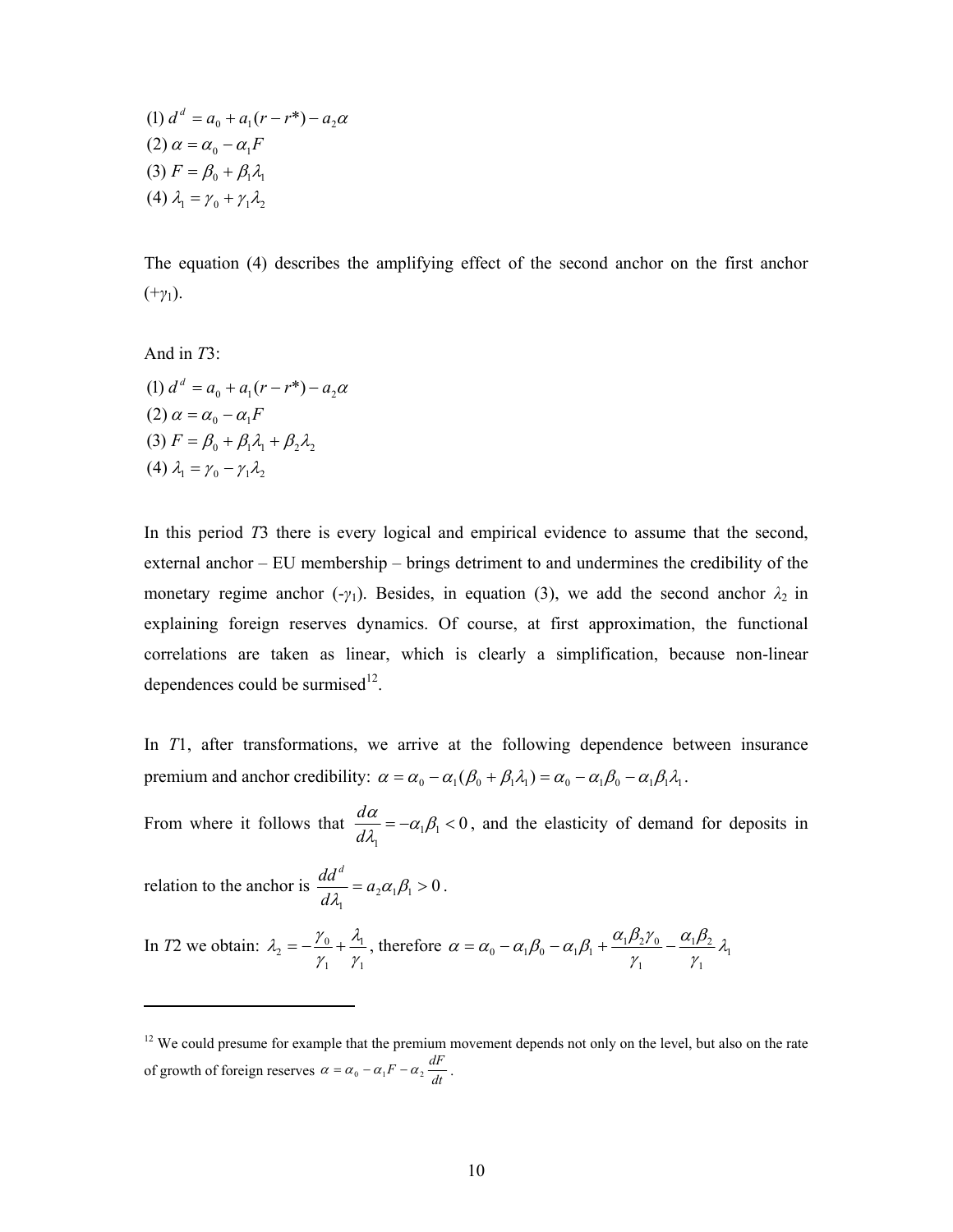whence  $\frac{d\alpha}{dt} = -\frac{\alpha_1 \beta_2}{2} < 0$ 1  $1\mu_2$ 1  $=-\frac{\mu_1 \mu_2}{\mu_1}$ γ  $\alpha_{1}\beta_{2}$ λ α *d*  $\frac{d\alpha}{dt} = -\frac{\alpha_1\beta_2}{dt} < 0$  and  $\frac{dd^d}{dt} = \frac{a_2\alpha_1\beta_2}{dt} > 0$ 1  $2^{\mathcal{U}_1\mathcal{V}_2}$ 1  $=\frac{u_2 u_1 p_2}{2}$ γ  $\alpha_1\beta_2$ λ *a d*  $\frac{dd^{d}}{dt} = \frac{a_2 \alpha_1 \beta_2}{a_2 \beta_1} > 0$ .

Besides,  $\frac{\alpha_1 p_2}{\mu} > \alpha_1 \beta_1$ 1  $\frac{1}{2} > \alpha_1 \beta_1$  $\frac{\alpha_1 \beta_2}{\gamma_1} > \alpha_1 \beta_1$ , because  $\gamma_1 < 1$ , i.e. the sensitivity of the premium to the credibility of the new anchor is growing, which is logical since the external anchor amplifies the internal one. This, however, is not the case with period *Т*3, where the new anchor disables the first one and cannot offset it. After the transformation, we have: 1 1 1  $v_2 = \frac{y_0}{\gamma_1} - \frac{\lambda}{\gamma_2}$ λ γ  $\lambda_2 = \frac{\gamma_0}{\gamma_0} - \frac{\lambda_1}{\lambda_1}$  and consequently

$$
\alpha = \alpha_0 - \alpha_1 \beta_0 - \alpha_1 \beta_1 \lambda_1 - \frac{\alpha_1 \beta_2 \gamma_0}{\gamma_1} + \frac{\alpha_1 \beta_2}{\gamma_1} \lambda_1 = \alpha_0 - \alpha_1 \beta_0 - \frac{\alpha_1 \beta_2 \gamma_0}{\gamma_1} + (\frac{\alpha_1 \beta_2}{\gamma_1} - \alpha_1 \beta_1) \lambda_1.
$$

Thus we derive  $\frac{d\alpha}{dt} = \frac{\alpha_1 \beta_2}{dt} - \alpha_1 \beta_1 > 0$ 1  $1\mu_2$ 1  $=\frac{\alpha_1 \mu_2}{\alpha_1 \beta_1}$ γ  $\alpha_1\beta_2$ λ α  $\frac{d\alpha}{d\lambda_1} = \frac{\alpha_1\beta_2}{\gamma_1} - \alpha_1\beta_1 > 0$  and  $\frac{dd^d}{d\lambda_1} = a_2(\frac{\alpha_1\beta_2}{\gamma_1} - \alpha_1\beta_1) < 0$ 1  $e^{(\frac{u_1 p_2}{a_1})}$ 1  $=a_2\left(\frac{\alpha_1\mu_2}{\alpha_1\beta_1}-\alpha_1\beta_1\right)$ γ  $\alpha_1\beta_2$  $\frac{a}{\lambda} = a$ *d*  $\frac{dd^d}{dt^2} = a_2 \left( \frac{\alpha_1 \beta_2}{\alpha_2} - \alpha_1 \beta_1 \right) < 0$ .

It is clear that while in the first two periods deposit demand is magnified first by one, then by both anchors through reducing the risk premium, at *T*3 a reversal occurs with non-residents starting to withdraw their deposits, or at worst, the inflow quickly subsides. Chart 1 shows the presumable relations between anchor *λ*1 and insurance premium *α* in the examined periods *Т*1, *Т*2 and *Т*3.

#### Chart 1 Anchors dynamics and insurance premium in *T*1, *T*2 and *T*3



#### **Graphical representation**

The logic of the exposed model could be presented graphically and this allows for playing different scenarios. For this purpose we use and adapt familiar concepts from other spheres of the economic knowledge. To be more specific we introduce (i) the insurance possibilities frontier (similar to the production possibilities frontier), (ii) insurance funds market (similarly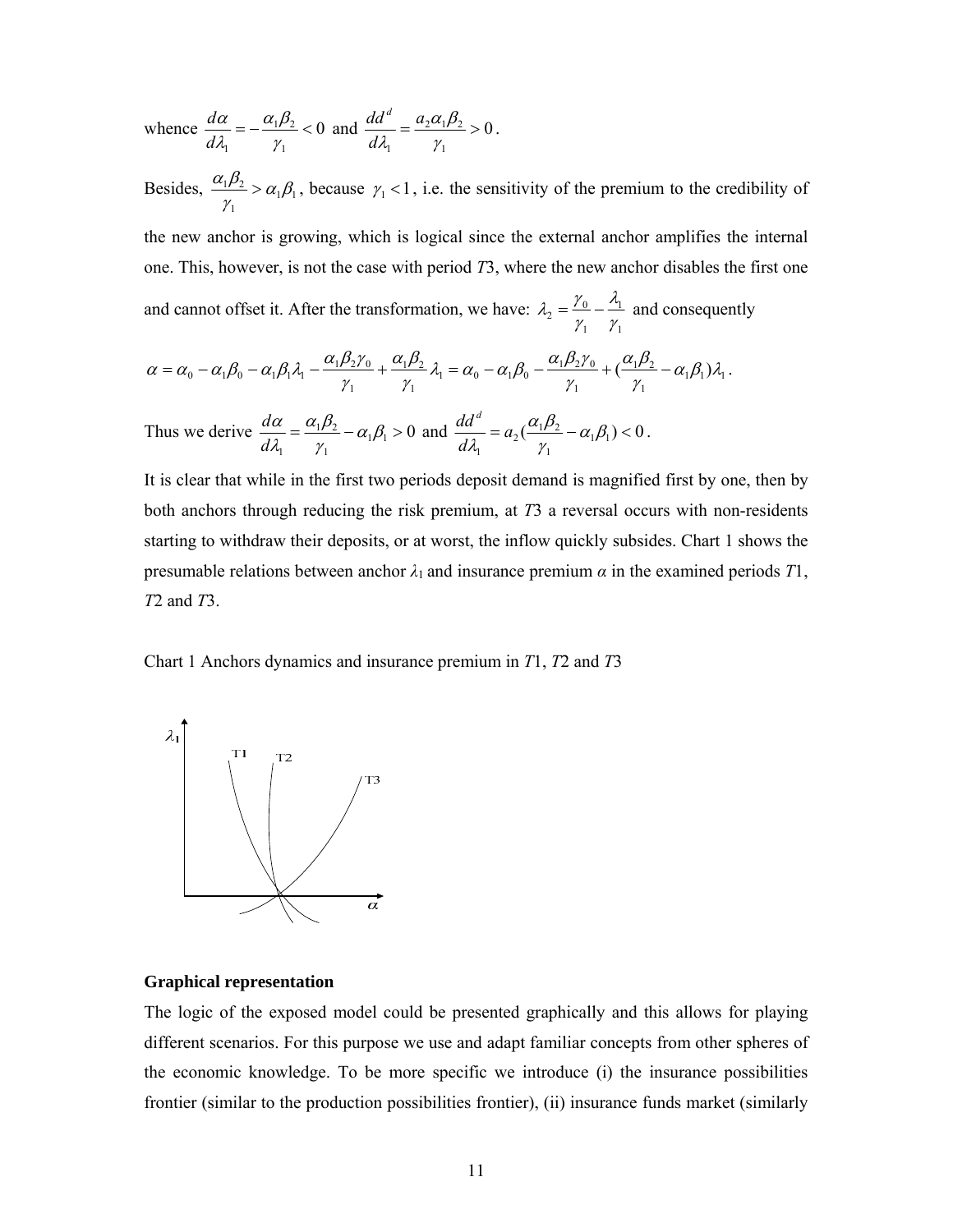to loanable funds market) and (iii) time structure of private liabilities, deposits (similar to the time structure of capital). The above is triggered by the structure of Roger Garrison's macroeconomic model (Garrison, 2001) used on another occasion and for other purposes. Chart 2 Graphical presentation of insurance model



The insurance possibilities frontier is illustrated in Chart (2/1). She shows the possibilities of the government's collateral  $(\phi)$  to cover the insurance of different combinations of public liabilities *Lg* and private liabilities *Lp*. We can see that  $\Phi$  is a resource, an instrument used for two purposes. Further, down we will see that this frontier can change and modify in the period of EU membership.

Chart (2/2) illustrates the insurance funds market (collateral market) where *Ф* stands for the government's supply of funds, while demand is represented by the external liabilities of the public and private sectors  $(Lg + Lp)$ . The cost of these funds is approximated by the interest margin and the insurance premium  $(r - r^* - \alpha)$ . Point *A* is characterized by equilibrium and  $\Phi$ covers public liabilities, so we can suppose that at this point  $\alpha = 0$ . In the event of lifting of the restriction, which we discussed in Part 2, i.e. if return is higher than market return, in point *B* private liabilities can be insured, i.e. collateralized ( $\Phi > Lg$ ).

Moreover, the last component in the Chart is (2/3), which shows the time structure of private liabilities, of deposits. At a given volume of deposits, long-term deposits are positioned in point *A*, and in point  $B$  – the short-term deposits. Foreign depositors can view the maturity structure of deposits as an expression of the risk structure and the preferences for risk and liquidity.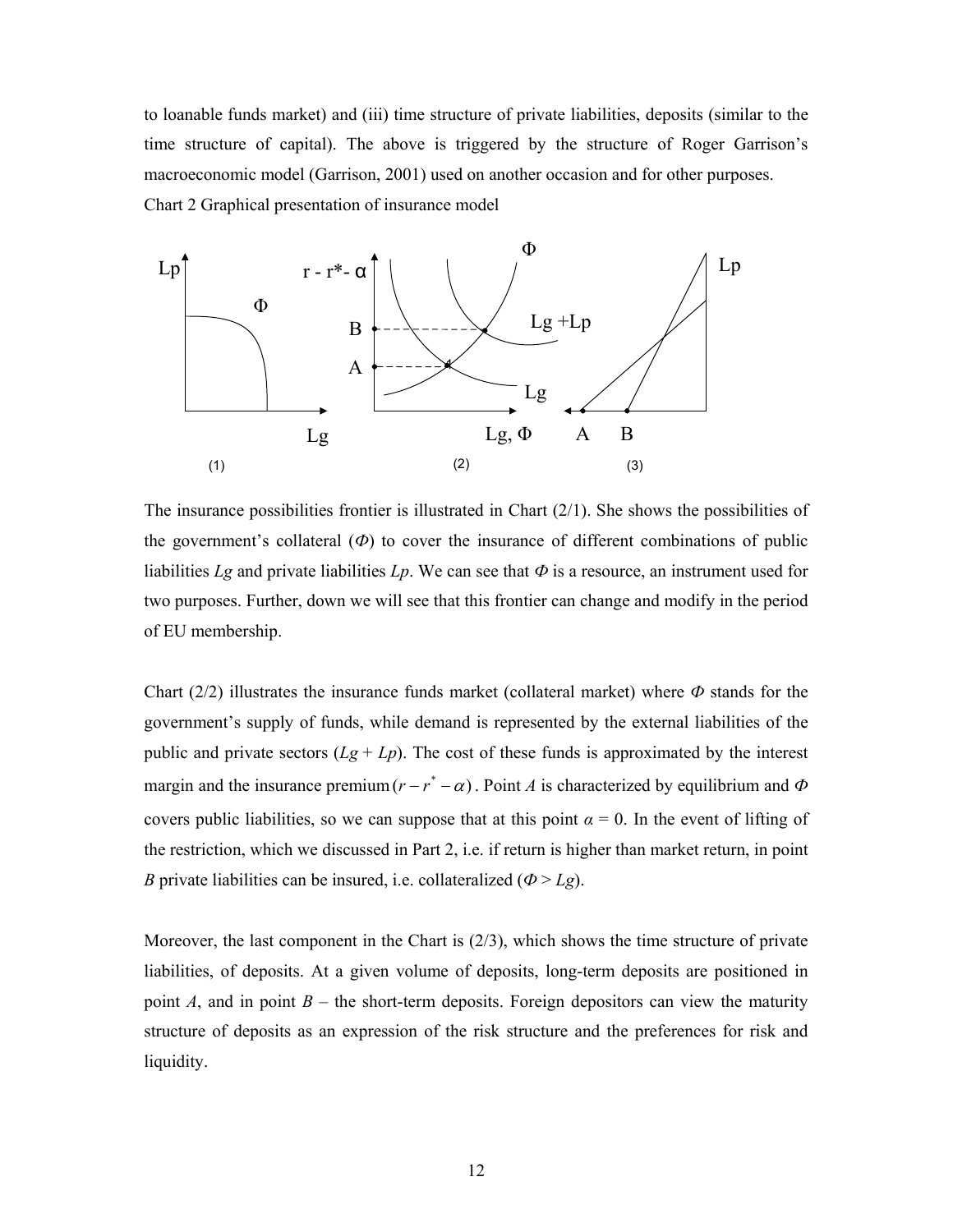Chart 3 shows a static form of the model with an equilibrium on the insurance funds market reflected in a definite level of the insurance frontier and resulting in a definite structure of deposits<sup>13</sup>. This could be viewed as the natural state of preferences as well as a state, where the insurance game has stopped.

Chart 3 Insurance model in equilibrium

l



Things take an interesting development when the model is dynamised, and in fact, the possibilities are numerous. We will discuss just a few of them. Chart 4 shows what would follow a shock, the return on deposits exceeds market return, and a free insurance emerges. Then the movement is to point *В* and above the borderline in point *D*, i.e. the insurance possibilities of the collateral are split, ultimately leading to variation of the term structure of deposits. Both shortest-term, speculative, deposits and those with very long maturity increase, which destroys the structure of bank liabilities and assets (in the chart this is presented as moves from *A* to *B*, from *A* to *C*). When  $\Phi$  is conveyed with *Lg*, a fight starts for quick appropriation of the free insurance, run on deposits, disinvestment, and crisis in general.

<sup>&</sup>lt;sup>13</sup> It is possible to include other components of analysis, especially for determining the price of insurance funds, i.e. modelling of the interest rate differential α.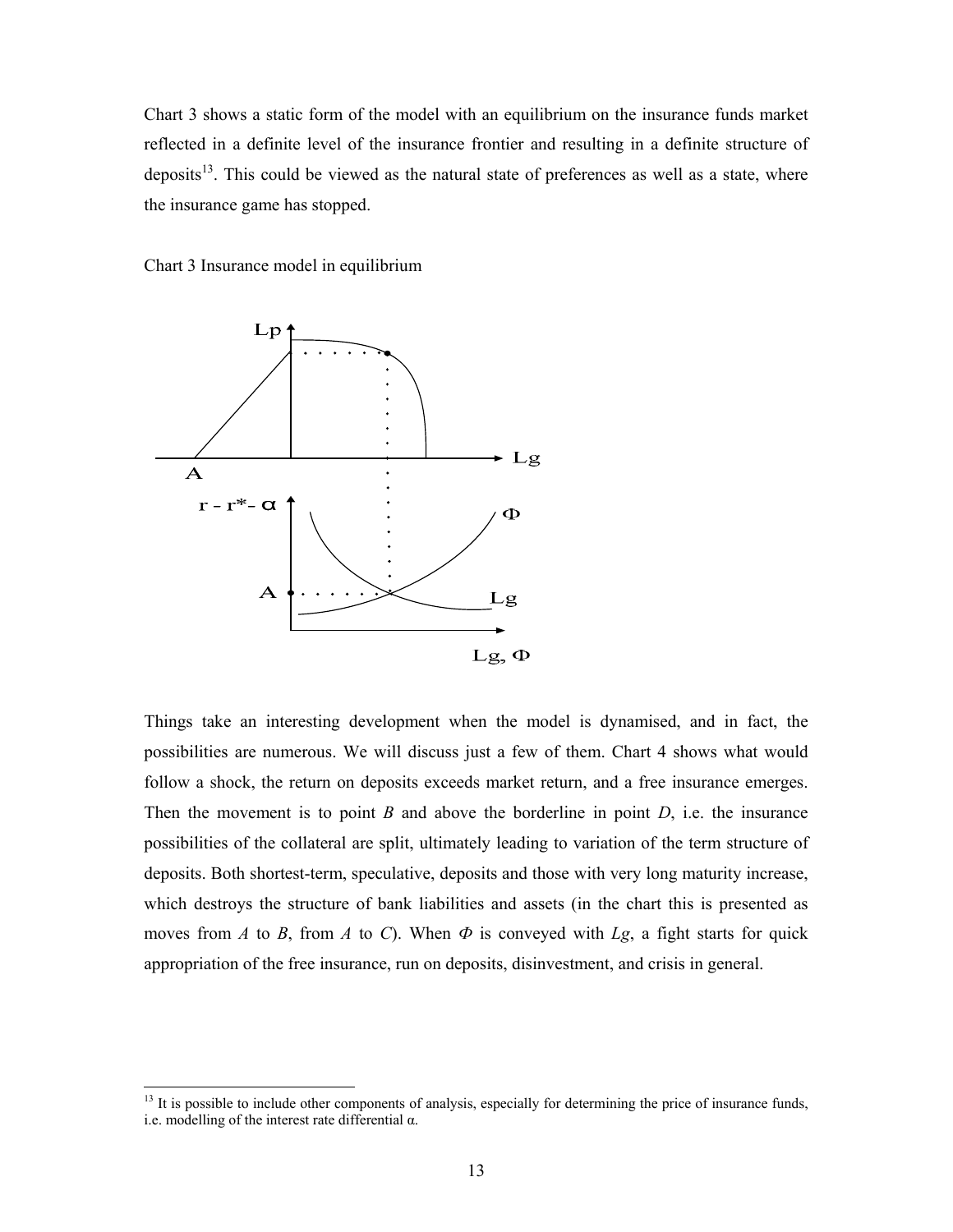Chart 4 Insurance model after the shock that bring positive net asset value of the collateral



From here, we can simulate various others shocks and economic policy measures. We could see for instance how EU membership could affect the basic components of the model. The possibilities here are also various, one of the basic could involve bringing insecurity  $(\varepsilon)$  into the insurance possibilities frontier ( $\Phi \pm \varepsilon$ ); when the volume of the collateral is not clear, which largely speeds up the insurance game.

It would be interesting to note that the model proposed here not only holds a number of external similarities with the model proposed by Roger Garrison (2001), but also actually illustrates dependences and relations, which are in synchrony with the main ideas of Garrison's model. The injection of additional money supply totally fits into the framework of an exogenous shock, which reduces the international interest rates below the national ones, adjusted with the insurance premium, and the resulting above-market return (due to the free insurance) attracts capitals. In turn, this has dynamic effects on the assets and liabilities of banks, consumption, investments, and the structure of production and capital.

#### **Concluding remarks**

In conclusion, it is reasonable to discuss the theoretical and empirical limits of the presented model. First, in theoretical terms there are several possible developments. These concern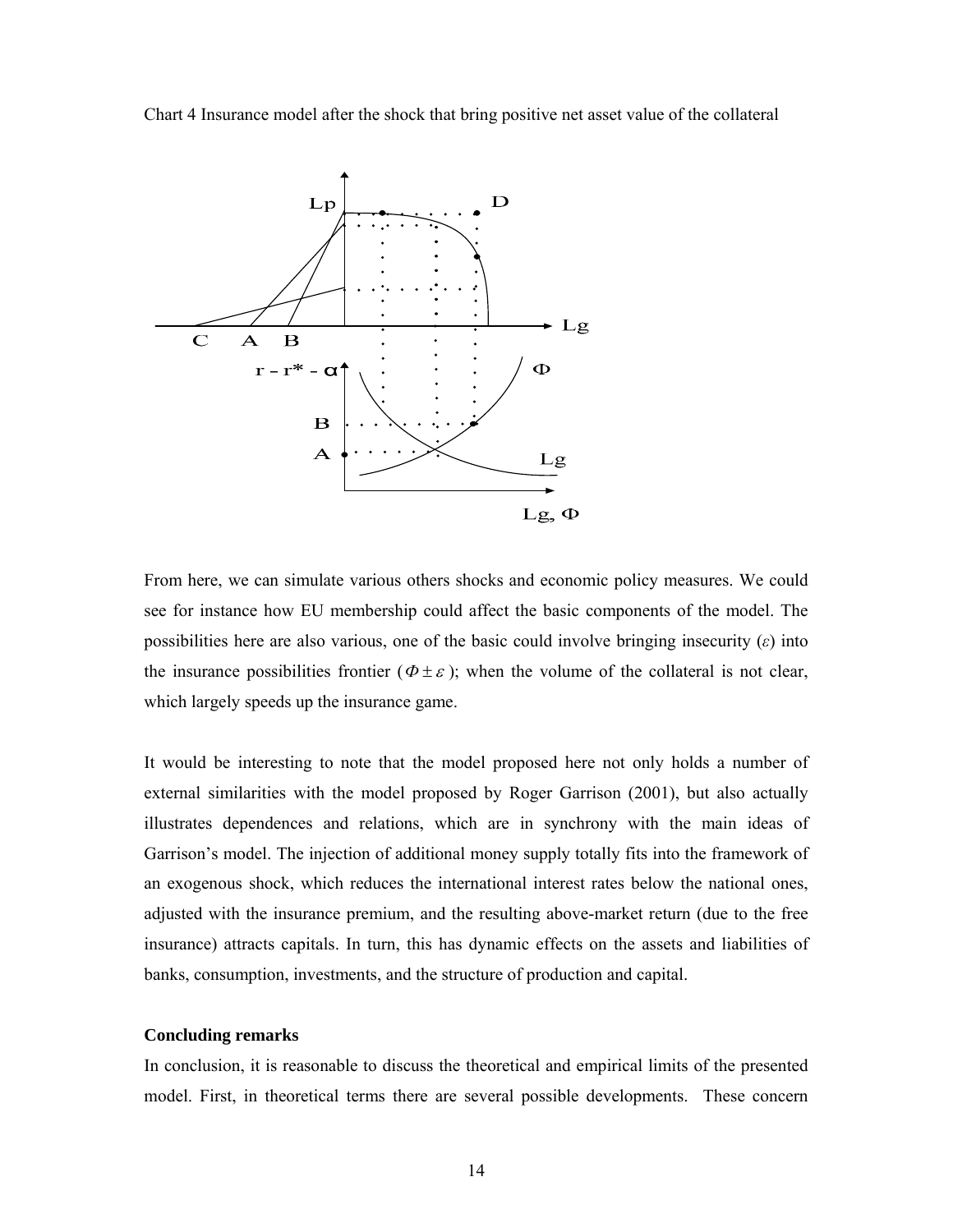mostly refinement and development of all functional relations, assuming their various nonlinear forms. Another direction in which a lot of work is needed is the theoretical compounding of the anchors ( $\lambda_1$  and and  $\lambda_2$ ) in order to make them operational and easier to measure. Theoretical improvements also bear on the graphical model, where the key components presented in our paper were in a most common and simple way. This concerns the Insurance possibilities frontier, the market for insurable funds and term structure of deposits, they all should be make more realistic. For example, as already mentioned, it is necessary to incorporate uncertainty and dynamics into Insurance possibilities frontier.

Secondly, the confrontation of our model with reality needs its basic notions and concepts to be quantified and statistically checked. Of course, empirical verification cannot prove a theory by itself but a movement of statistical data in a satisfactory way would be of benefit to the model itself. No doubt, quantification and empirical verification is an extremely difficult work. The important thing is to find the reasonable approximations for the fundamental variables. For example, an approximate of monetary anchor  $\lambda_1$ , could be the behaviour of various monetary variables (currency in circulation/deposits ratios, money multiplier volatility, CDS premiums etc.) or the results based on different polls<sup>14</sup>. Concerning the political, EU anchor  $\lambda_2$  and its impact on new members, things are more complicated<sup>15</sup>. Important quantitative work is necessary when definition of collateral, either explicit or implied, and accurate measurement of public and private liabilities is needed. Finally, it is important to build a coherent set of practical proposals that can form the basis of an economic policy that seeks to prevent and counter the emergence of the insurance game, and to mitigate its consequences when the game appears.

#### **Bibliography**

- Abdelal, R. (2001). National purpose in the world economy. Post-Soviet states in comparative perspective", Cornell University Press
- Aizenman, J., N. Marion (1999). Reserve uncertainty and the supply of international credit, NBER WP N 7202

<sup>&</sup>lt;sup>14</sup> See for example Valev and Carlson (2007).

<sup>&</sup>lt;sup>15</sup>See for example the interesting empirical analysis conducted by Mathisen and Mitra (2010), who are trying to differentiate the movement of capital, due to the influence of the EU (convergence factors) and that caused by different types of monetary regimes. In the same direction is the study of Hegerty (2009) on the role of fixed rates in explaining the movement of capital in the Baltic countries and Bulgaria, as well as that of Hobdari and al. (2009) for the financial constraints on companies in Estonia.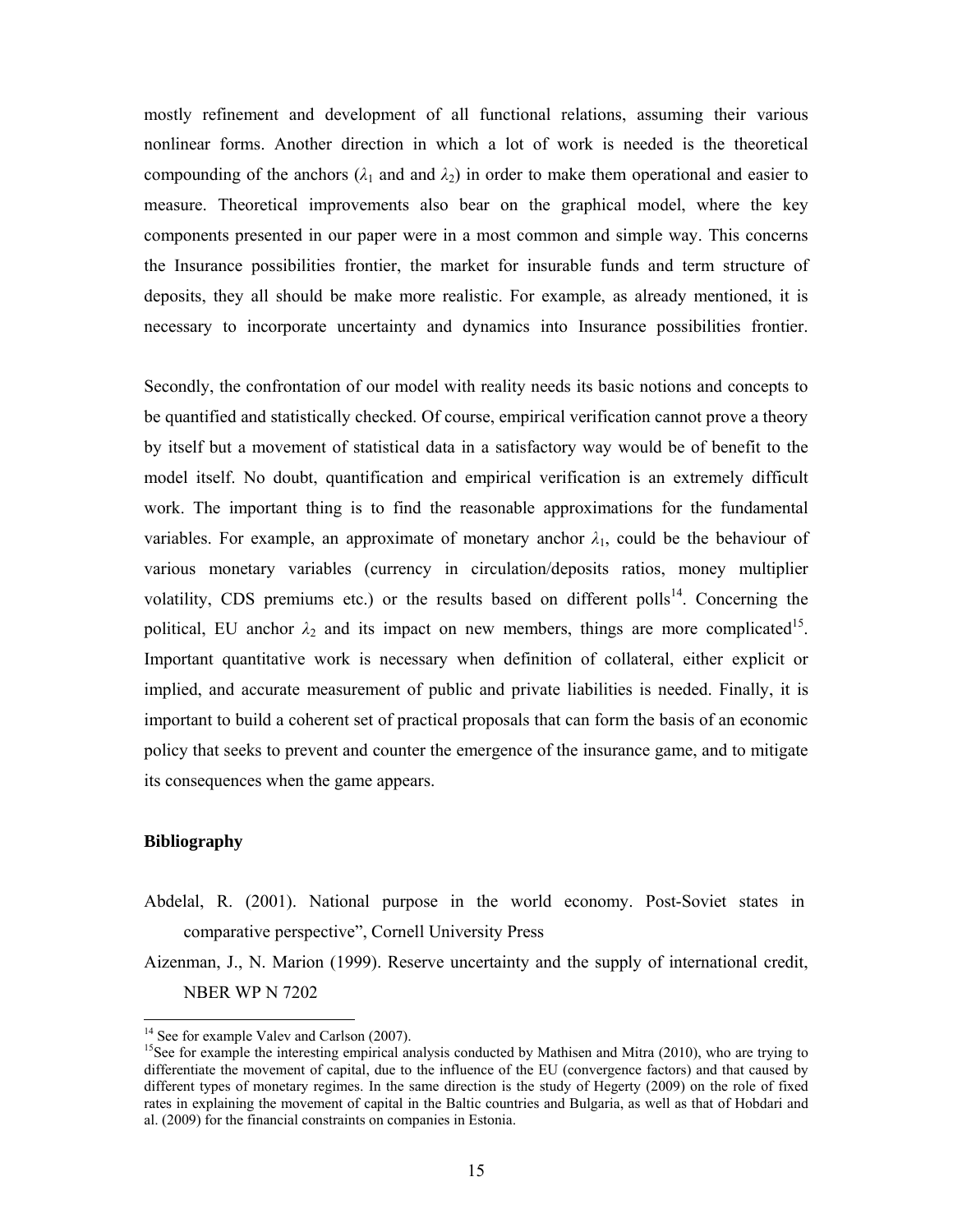- Allegret, JP (2005). Les régimes de change dans les marches emergents, quelles perspectives pour le XXIe siècle ?, Paris: Librairie Vuibert
- Artus, P. (2000). Crises des pays émergentes, Paris: Economica
- Aslund, A. (2002). Building capitalism. The transformation of the former soviet bloc." Cambridge : Cambridge University Press
- Ball, R. (1999). The Institutional Foundations of monetary Commitment: A comparative Analysis, World Development, 27: 1821-1842.
- Bauer, P. (2000). From subsistence to exchange, Princeton : Princeton University Press
- Beck, T., L. Laeven (2005) *Institution Building and Growth in Transition Economies"*, World Bank Policy Research Working Paper, 3657: (2005).
- Bini-Smagni, L. (2010). Challenges for the Euro Area, and the World Economy, "The Group of Thirty", 63rd Plenary Session, Rabat, 28 may 2010.
- Chinn, M., M. Dooley, S. Shrestha (1999). Latin America and East Asia in the context of an insurance model of currency crises, Journal of International Money and Finance, 18: 659-681
- Csaba, L. (2007). *The New Political Economy of Emerging Europe,* Budapest: Akadémiai Kiadó/Kluwer
- Desquilbet, JB., N.Nenovsky (2005). Confiance et ajustement dans les régimes de caisse d'émission, Monde en développement*,* 2 (130): 77-95
- Dooley, M. (1997). A model of crises in emerging markets, NBER WP N 6300
- Dooley, M. (2000). A model of crises in emerging markets, The Economic Journal, 110: 256- 272
- Feldstein, M. (1988). Distinguished lecture on Economics in Government: Thinking About International Economic Coordination, Journal of Economic Perspectives, 2 (2): 3-13
- Feldstein, M. (2005). The Euro and the Stability Pact, Journal of Policy Modeling, 27: 421- 426
- Furman, J., J. Stiglitz (1998). Economic crises: evidences and liquidity, Journal of Political Economy, 91: 401-419.
- Garrison, R. (2001). Time and money. The macroeconomics of capital structure, London and New York: Routledge
- Helleiner, E. (1998). National currencies and national identities, American Behaviour Sciences, 41 (10) : 1409-1436
- Helleiner, E. (2003). The making of national money : territorial currencies in historical perspectives, Ithaca, NY: Cornell University Press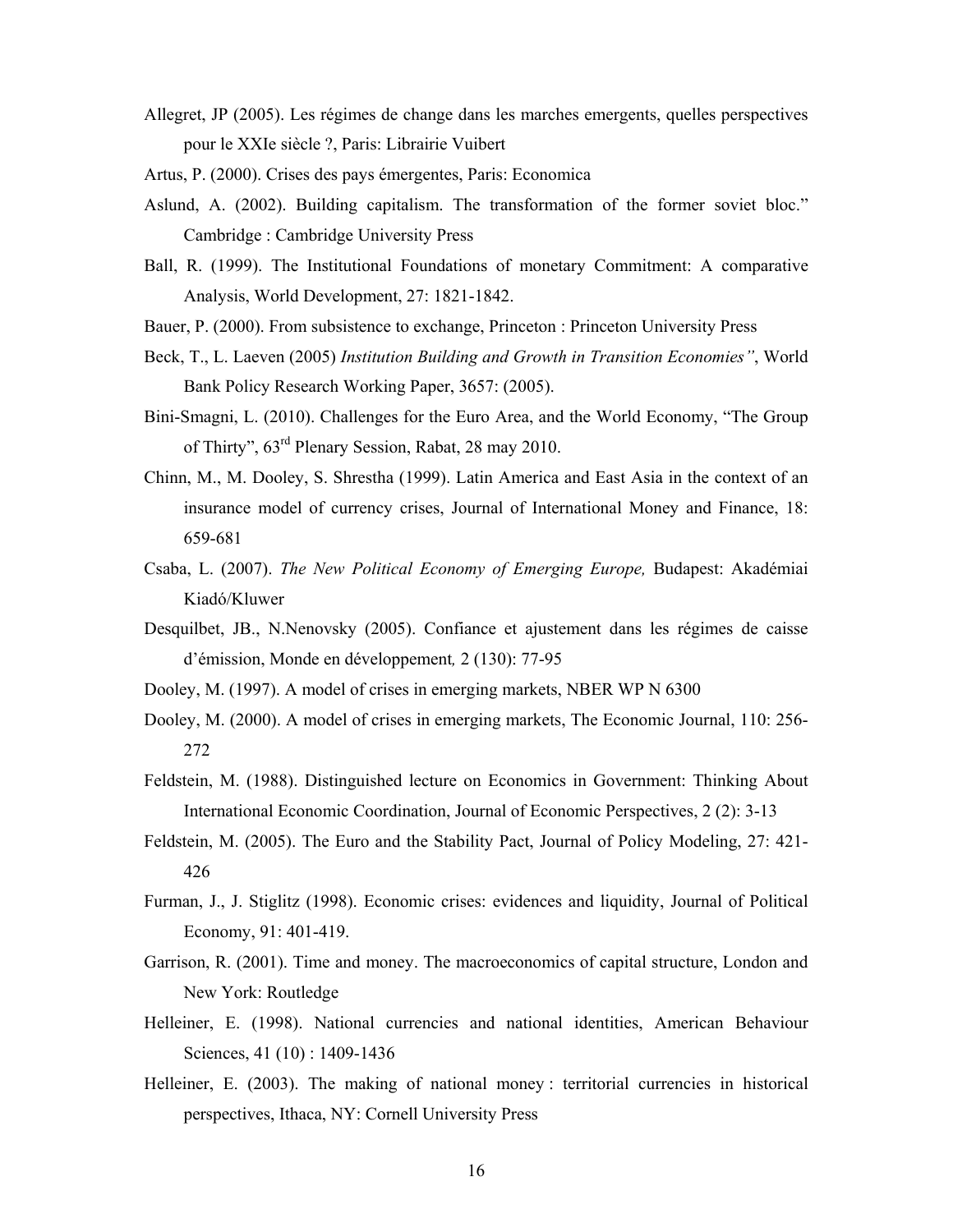- Ialnazov, D., N. Nenovsky (2011). A game theory interpretation of post-communist evolution, Journal of Economic Issues, March Issue, forthcoming
- Ialnazov, D. (2003). Can a country extricate itself from its post-socialist trajectory? The role of external anchors in Bulgaria, Comparative Economic Studies 10: 85-103.
- Irwin, G. (2004) Currency boards and currency crises, Oxford Economic Papers, 56: 64-87
- Kornai, J. (2000). What the Change of System From Socialism to Capitalism Does and Does Not Mean". Journal of Economic Perspectives 14, 1 (2000): 27-42.
- Lane, Ph., G- M. Milesi-Ferretti (2007). Capital flows to central and eastern Europe, Emerging Markets Review, 8: 106-123
- Lavigne, A., P. Villieu (1996). La politique monétaire: nouveau enjeux, nouveaux débats?, Revue d'économie politique, 106 (4): 492-570.
- Mishkin, F. (1999). Lessons from the Asian crisis, NBER WP N 7102
- Nenovsky, N. (2009). Monetary Regimes in Post-Communist Countries: Some Long-Term Reflections. Sofia: Agency for Economic Analysis and Forecasting WP N 2
- Nenovsky, N. (2006). Monetary Convergence on the Road to EMU: Conceptual Issues for Eastern Europe, ICER WP 33
- Pejović, S. (2003). Understanding the Transaction Costs of Transition: it's the Culture, Stupid!, The Revue of Austrian Economics Vol16 No4, pp347-361
- Raybaut, A., D. Torre (2005). Discipline, confiance et stabilité des régimes de caisses d'émission en transition vers l'euro, Colloque international, Marrakech, March 2005
- Rogoff, K. (1985). Can International Monetary Policy Cooperation be Counterproductive?, Journal of International Economics, 18: 199- 217
- Sandholtz, W., R. Taagepera (2005). *Corruption, Culture, and Communism*," International Review of Sociology/Revue Internationale de Sociologie, 15(1): 109-131
- Simmel, G. (1990 [1900, 1907]). Philosophy of money, London: Routledge
- Valev, N., J. Carlson (2007). Beliefs about Exchange Rate Stability: Survey Evidence from the Currency Board in Bulgaria, Journal of Economic Policy Reform, 10(2), 111-121.
- Williamson, C. (2010). Exploring the faillure if foreign aid: the role of incentives and information, Revue of Austrian Economics, 23: 17-33
- Winiecki, J (2004). Determinants of Catching Up or Falling Behind: Interaction of Formal and Informal Institutions, Post-Communist Economies, 16 (2): 137-152.
- Zettelmeyer, J. (2000). Can official crisis lending be counterproductive in the short run?, Economic Notes, 29: 13-29.